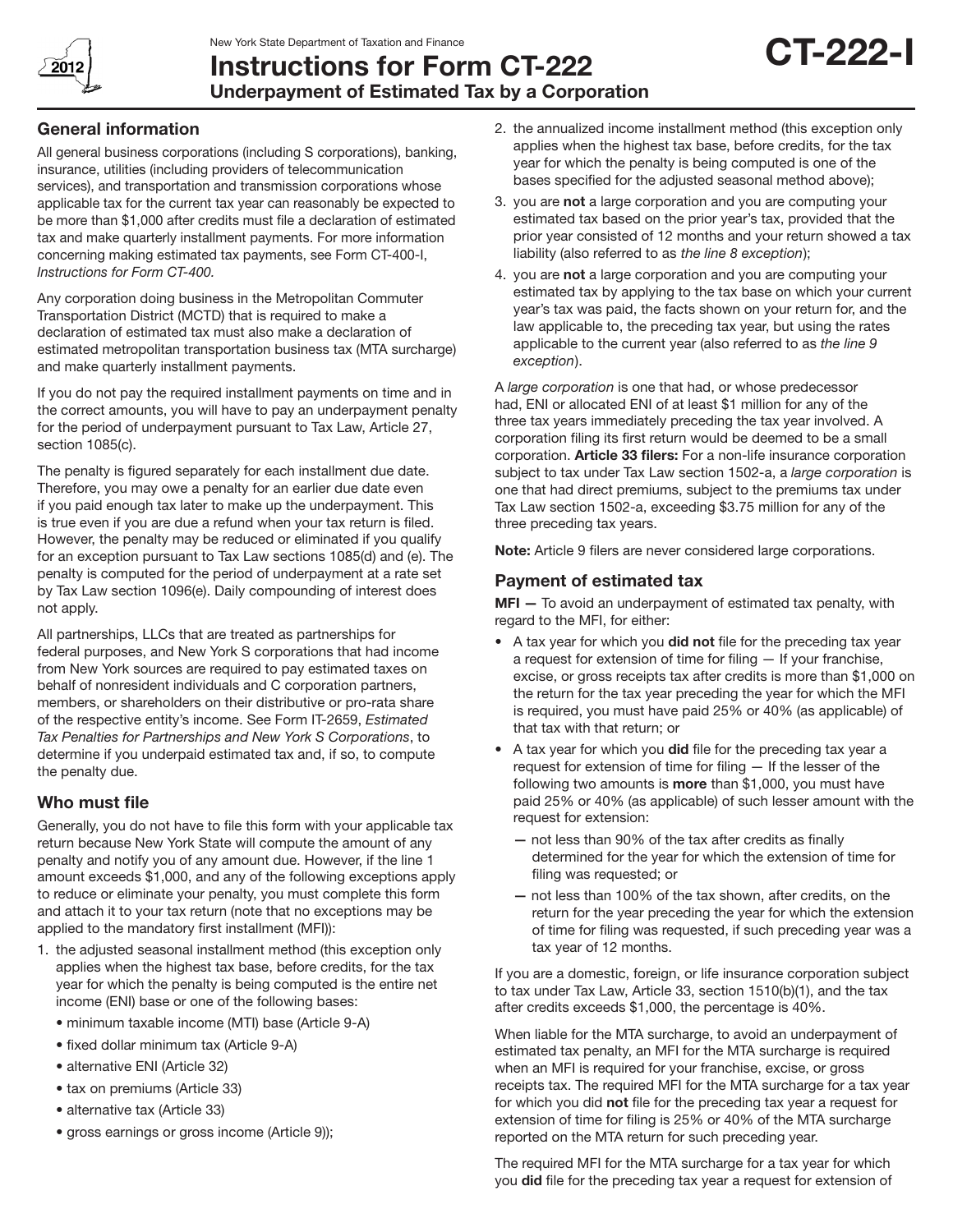time for filing is 25% or 40% of the lesser of the following two amounts:

- not less than 90% of the MTA surcharge as finally determined for the year for which the extension of time for filing was requested; or
- not less than 100% of the MTA surcharge on the MTA return for the year preceding the year for which the extension of time for filing was requested, if such preceding year was a tax year of 12 months.

The second, third, and fourth installments of estimated tax and estimated MTA surcharge are due on the fifteenth day of the sixth, ninth, and twelfth months of your tax year. The amount of each installment is 331/<sub>3</sub>% of the estimated tax less the MFI. However, corporations that are not large corporations are allowed to make second, third, and fourth installments so that each of those installments is  $33\frac{1}{8}$ % of 91% of the estimated tax less the MFI. The estimated tax is the tax, less allowable credits, shown on the return for the year for which the estimated tax payments were made (or if no return was filed, the tax for that year) unless an exception applies. This amount is referred to in this form as the *current year amount*.

If you use either exception number 1 or 2 under *Who must file* to reduce the amount of a second, third, or fourth installment that would otherwise be due, the reduction must be recaptured by increasing the amount of the next installment by the amount of the reduction when the next installment is either an amount determined without using any exception, or an amount determined using exception number 3 or 4 under *Who must file*. Subsequent installments must be increased to the extent that the reduction has not previously been recaptured. Schedule A, Part 3 will compute this recapture for you.

# How to use Form CT-222

Complete Part 1 to determine the annual payment. Part 1 determines the least of the following annual payment amounts: the current year amount from line 2; *the line 8 exception* amount from line 3; or *the line 9 exception* amount from line 4.

Part 2 is used to inform the Tax Department which exception(s) you are using to reduce or eliminate the underpayment penalty.

The remainder of the form is used to make the actual determination as to which, if any, exceptions apply, and to compute the amount of any penalty on an underpayment of an installment amount.

If an exception(s) applies, mark an *X* in the applicable box(es) in Part 2. If any box in Part 2 is marked, attach Form CT-222 to your tax return. Also mark the box on the appropriate line on your tax return to inform us you are filing Form CT-222.

Complete Schedule A, Parts 1 and 3 if only the box on line 6 is marked. Complete Schedule A, Parts 2 and 3 if only the box on line 7 is marked. Complete Schedule A, Parts 1, 2, and 3 if both boxes on lines 6 and 7 are marked. Complete Schedule B if the box on line 9 is marked.

# Line instructions

## Part 2 — Reasons for filing

Lines 6 and 7 — Adjusted seasonal installment method and annualized income installment method — If your income varied during the year because, for example, you operated your business on a seasonal basis, you may be able to reduce or eliminate the amount of one or more required installments by using the adjusted seasonal installment method and/or the annualized income installment method. The adjusted seasonal method does not apply when you have less than three tax years filed with New York State.

Example: *A ski shop, which receives most of its income during the winter months, may benefit from using one or both of these methods to figure its required installments. The annualized income installment or adjusted seasonal installment may be less than the installment under the least of the current year amount,* line 8 exception*, or* line 9 exception*.*

Note: See *Who must file* for when these methods may be used.

## Part 3 — Computing the underpayment

For lines 11 through 19, complete one column before going to the next column.

**Line 10**  $-$  You are generally required to enter the 15<sup>th</sup> day of the 3rd, 6<sup>th</sup>, 9<sup>th</sup> and 12<sup>th</sup> months of your tax year.

**Line 11 – For column A:** 

- If you did not file a request for extension of time for filing for the tax year preceding the tax year for which the penalty is being computed, then multiply line 3 by 25% (.25) or 40% (.40), as applicable. Use 25% if line 3 is more than \$1,000, but does not exceed \$100,000. Use 40% if line 3 exceeds \$100,000 or if line 3 exceeds \$1,000, and you are subject to tax under Tax Law section 1510(b)(1). If you are a large corporation and line 3 is not completed, multiply the applicable percentage by the amount that would have been entered on line 3. If your tax due for the previous tax year was less than \$1,000, enter *0*.
- If you did file a request for extension of time for filing for the tax year preceding the tax year for which the MFI is required, enter from that extension request the amount reported as the first installment of estimated tax for the next tax year. If no MFI was required on such extension request, enter *0*.

If the box on line 8 or 9, but not line 6 or 7, is marked, subtract column A from line 5 and divide by three. Enter this result in columns B, C, and D. If either of the boxes on line 6 or line 7 is marked, complete the applicable parts of Schedule A and enter the amounts from line 93 in columns B, C, and D.

For the exceptions on lines 6, 7, and 9, the installments should be computed without regard to any increase in the rates applicable to the tax year that may have become effective after the first day of the seventh month of that year.

Line 12 – Enter the estimated tax payments made by you for your tax year as indicated in the *Column A* and *Columns B, C, and D*  instructions. Include any amounts paid on time on your behalf by a partnership. If an installment is due on a Saturday, Sunday, or legal holiday, payments made on the next day that is not a Saturday, Sunday or legal holiday are considered made on the due date to the extent the payment is applied against that required installment.

**Column A**  $-$  Enter payments made by the due date on line 10, column A. Also enter this amount on line 16, column A.

**Columns B, C, and D**  $-$  Enter payments made by the due date on line 10 for that column and after the due date on line 10 of the preceding column. Do not include overpayments of tax from prior installment periods.

A payment of estimated tax is applied against underpayments or required installments in the order which the installments are required to be paid, regardless of the installment to which the payment pertains.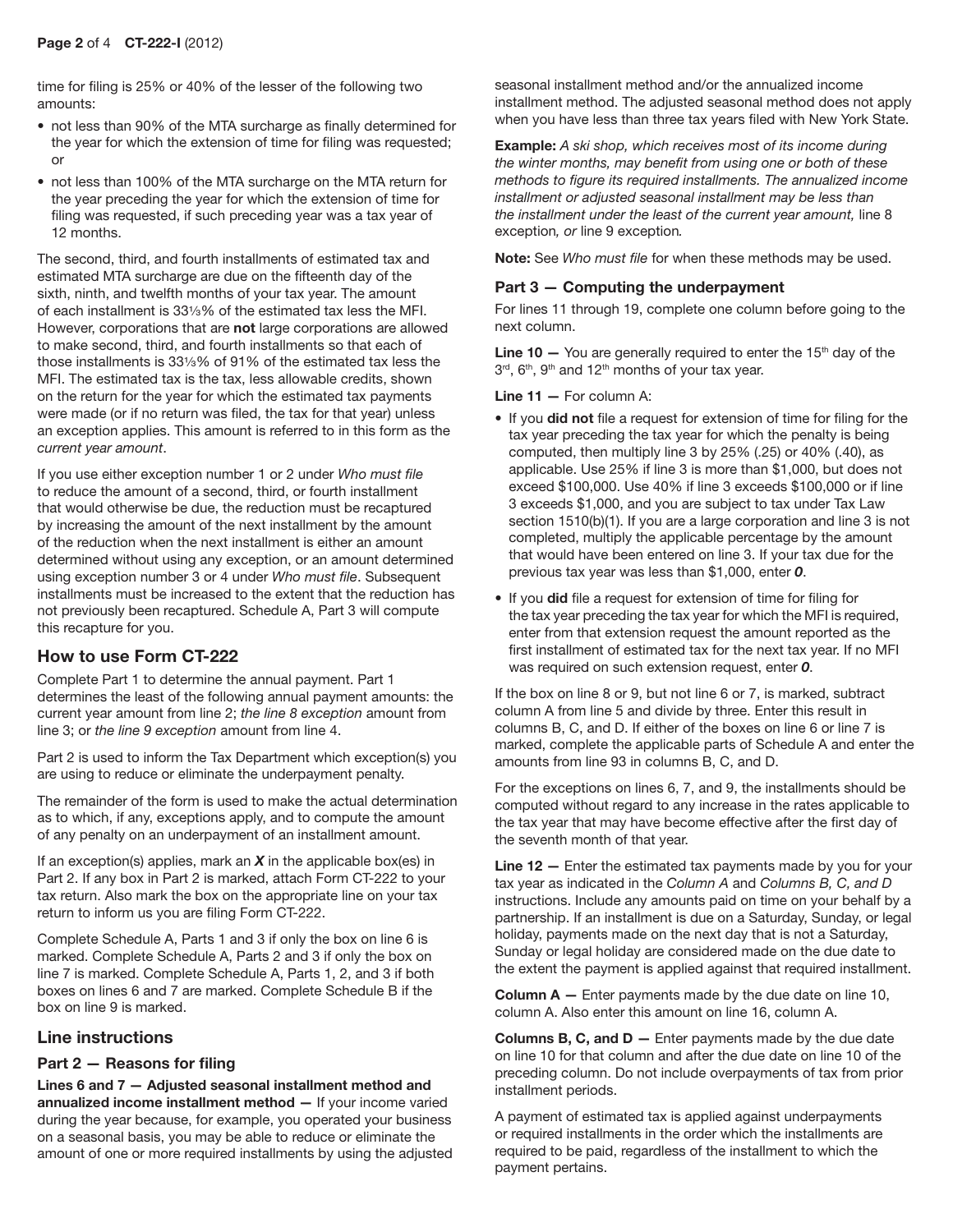|                                        | First | Second | Third  | Fourth    |
|----------------------------------------|-------|--------|--------|-----------|
| Due date                               | 3/15  | 6/15   | 9/15   | 12/15     |
| 25% of prior year tax or MTA surcharge | 2,000 |        |        |           |
| Installment amount due                 | 2.000 | 1.000  | 1.000  | 1.000     |
| Paid on time or credited               | 2.000 | 0      | $500*$ | $1.000**$ |
| Underpayment                           | 0     | 1.000  | 500    | 0         |

*\*Paid \$1,500 on 9/15; \$1,000 applied to 6/15 installment; \$500 applied to 9/15 installment. Therefore, penalty is due on \$1,000 from 6/15 to 9/15.*

*\*\*Paid \$1,500 on 12/15; \$500 applied to 9/15 installment; \$1,000 applied to 12/15 installment. Therefore, penalty is due on \$500 from 9/15 to 12/15.*

Line 18 - Complete lines 20 through 45 to determine the amount of the penalty on any underpayments shown.

#### Part 4 — Computation of the underpayment penalty

The penalty is computed for the period of underpayment using the underpayment rate determined under Tax Law section 1096(e). The period of underpayment runs from the installment due date to the earlier of the date the underpayment is actually paid in full or the 15<sup>th</sup> day of the 3<sup>rd</sup> month after the close of the tax year.

Example: *A corporation underpaid the 3/15 installment by \$1,000. The 6/15 installment requires a payment of \$2,500. On 6/10, the corporation deposits \$2,500 to cover the 6/15 installment. However, \$1,000 of this payment is applied against the 3/15 installment. The penalty for the 3/15 installment is figured from 3/15 to 6/10 (88 days). Therefore, 6/10 would be entered in line 20, column A. The remaining \$1,500 is applied to the 6/15 installment as if it were made on 6/15.*

If you have made more than one payment for a required installment, attach a separate computation for each payment.

Line 41 — In each of columns B, C, and D, add the amount on line 12 to the amount on line 13. If the resulting sum for a column equals or exceeds the amount computed on line 45, multiply line 40 by 75% (.75), and enter the result. If the resulting sum does not exceed the amount on line 45, enter the amount from line 40. Note that the 75% provision does not apply to the MFI (column A).

### Schedule A

See *Who must file* for when the adjusted seasonal installment method or the annualized income installment method may be used. The same requirements apply for using either method for MTA surcharge purposes.

Use Schedule A to figure one or more required installments when the adjusted seasonal installment or annualized income installment method is used. If Schedule A is used for any payment due date, it must be completed for all payment due dates. To arrive at the amount of each required installment, Schedule A automatically selects the smallest of:

- the adjusted seasonal installment (if applicable);
- the annualized income installment (if applicable);
- the installment under the least of the current year, line 8 exception, or line 9 exception (increased by any recapture of a reduction in a required installment, when applicable).

Follow the steps below to determine which parts of Schedule A have to be completed:

• If you are using only the adjusted seasonal installment method, mark an *X* in the box on line 6 and complete Schedule A, Parts 1 and 3.

- If you are using only the annualized income installment method, mark an *X* in the box on line 7 and complete Schedule A, Parts 2 and 3.
- $\bullet$  If you are using both methods, mark an  $X$  in the boxes on lines 6 and 7 and complete all three parts in Schedule A.

### Schedule A, Part 1 — Adjusted seasonal installment method

You can use the adjusted seasonal installment method only if your base period percentage for any six consecutive months is 70% or more. When the base period percentage is 70% or more, you may also use the adjusted seasonal installment method for MTA surcharge purposes. The base period percentage for any period of six consecutive months is the average of the three percentages computed by dividing ENI, for the corresponding six consecutive month period in each of the three preceding tax years, by the total ENI for each of the three preceding tax years. Note that, for purposes of computing the base period percentage, in lieu of ENI, you must use one of the tax bases set forth in Item 1 under *Who must file*, when such other base is the highest tax base, before credits, for the tax year for which the penalty is being computed. Compute the base period percentage using the 6-month period in which you normally receive the largest part of your taxable income.

Example: *An amusement park with a 2012 calendar tax year receives the largest part of its ENI during the 6-month period from May through October. To compute its base period percentage for this 6-month period in 2012, the amusement park figures its ENI for each May through October period in 2009, 2010, and 2011. It then divides the ENI for each May through October period by the total ENI for that particular tax year. Assume the resulting percentages are: 69% for May through October 2009, 74% for May through October 2010, and 67% for May through October 2011. Because the average of 69%, 74%, and 67% is 70%, the base period percentage for May through October is 70%. Therefore the amusement park qualifies for the adjusted seasonal installment method.*

Line 61 - For MTA surcharge purposes, you must first figure the franchise, gross receipts, or excise tax on the line 60 amount. Then, you must apply the appropriate worksheet from your MTA surcharge return to that tax amount. This result is then multiplied by the MCTD allocation percentage. Finally, that result is multiplied by the MTA surcharge tax rate of 17%.

Line 68 — Enter any other tax amounts that are part of the computation of the total tax amount on line 1. Examples include, but are not limited to, the tax on subsidiary capital and, for Form CT-33 or CT-33-A filers, the tax on premiums.

#### Schedule A, Part 2 — Annualized income installment method

Line 74 — Annualized periods — Enter in columns B, C, and D, respectively, the annualization periods for the option shown in the tables below. For example, if you elected option 1, enter the annualization periods 4, 7, and 10, in columns B, C, and D, respectively.

|                 | $2nd$ installment | 3 <sup>rd</sup> installment | 4 <sup>th</sup> installment |
|-----------------|-------------------|-----------------------------|-----------------------------|
| Standard option |                   |                             |                             |
| Option 1        |                   |                             | 10                          |
| Option 2        |                   |                             |                             |

Use option 1 or option 2 only if you elected to do so by filing Form CT-222.1, *Election to Use Different Annualization Periods for Corporate Estimated Tax*, by the due date of your declaration of estimated tax. Once made, the election is irrevocable for that tax year.